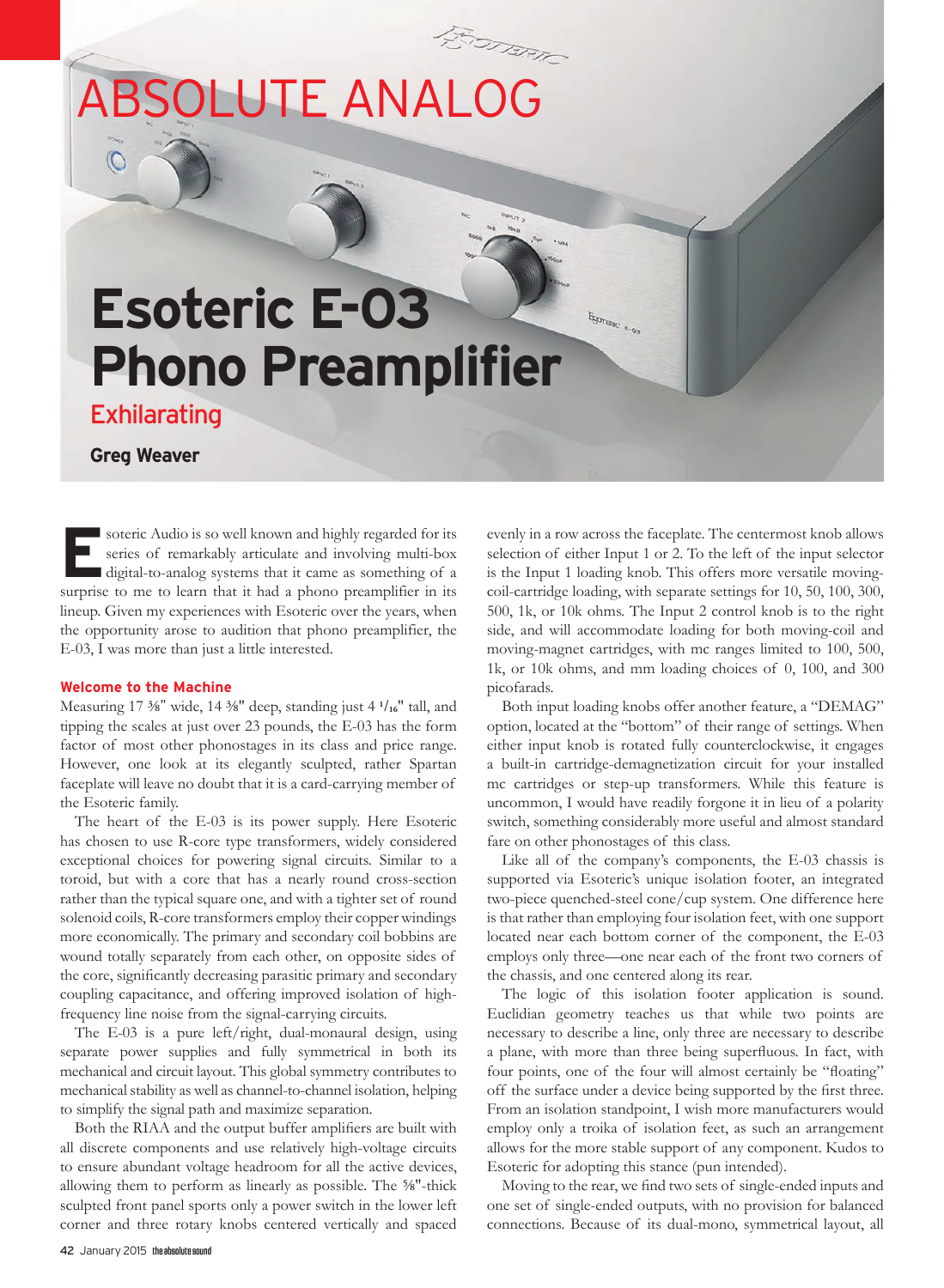# ABSOLUTE ANALOG - Esoteric E-03 Phono Preamplifier

three jacks for the same channel, both inputs and the single output, are grouped together in right and left banks. The IEC socket for the power cord is slightly above center, to the upperright rear corner. The signal ground post is located in line with, and very closely between, the right channel line-out and the left channel Input 1 jacks, making it a bit difficult to access, especially when connecting a heftier ground cable, or one without a rightangled spade termination, like that of my Stealth Helios.

The proximity of the right output and left Input 1 jacks to the signal ground terminal, combined with its closeness to the bottom of the chassis, necessitate ground cables being routed down into this location from above, rather than up from the bottom or in from either side, to clear the input and output cables. This results in a rather distracting and unattractive form of cable dressing, with the ground wire protruding up visibly from behind the preamp.

#### **Wish You Were Here**

The first sonic aspect to strike me upon dropping the E-03 in place of my reference DSA PhonoONE was its stark quietness an almost tangible silence that allowed the music to emerge from a near perfectly "black" background, free of any distracting lowlevel noise.

Bass performance was exceptional, bordering on the best I've heard in extension, definition, and coherence. Pitch in the lowest octaves was clearly and accurately defined, allowing for incredibly fine delineation of doublebass pizzicatos or powerful jazz or rock bass guitar snaps and runs.

Additionally, the lowest three octaves were rendered with remarkable speed, delivering music with an engaging and exhilarating sense of pace and drive. The rhythms of every genre of music I fed the E-03, from Metallica to Mozart, were communicated in an undeniably compelling manner, driving musical compositions in an infectiously enjoyable fashion.

From the onset, it was clear that midrange transparency and tonality were also strong suits of the E-03—articulate without being exaggerated or spotlit, yet with a liberal helping of body and bloom. Voices were wonderfully rendered with revealing detail and nuance, providing for an extremely organic and involving presentation.

The E-03 clearly exceled at illuminating timbre and detail. Human and instrumental voices were reproduced with a wellbalanced combination of texture, body, and tone. Listen to the sensual pleading of Henryk Szeryng's violin on the Lalo *Symphonie Espagnole* [RCA]. Though the instrument is somewhat artificially spotlit within the stage (an artifact of this particular recording), via the Esoteric the purity and naturalness of its timbre were undeniable, though ever so slightly to the cooler side of natural.

For a taste of the E-03's treble proficiency, I listened to the subtle flavorings of the struck triangle deeply immersed within the title track "Aja," from the 1977 Steely Dan album of the same name [MFSL]. Its delicate characteristics, often lost in the clamor of the rest of this complex jazz-rock arrangement, were presented clearly and in their own space, with distinct attack, glorious vibrancy, and delicate, effortless decay. The tail ends of stopping transients remained clearly audible as they slowly and naturally waned amid the meticulously woven fabric of the rest of the composition.

The E-03's ability to precisely portray spatial cues and to

accurately render the soundstage may be its strongest suit, on par with the best I've heard. On the 1977 Crosby, Stills & Nash release *CSN* [Atlantic], the cut "Fair Game" is strewn with a myriad of percussion instruments (maracas, sandblocks, etc.) in the musical foreground. The E-03 presented the most articulate and deepest layering I've ever experienced from this recording, one not particularly known for its audiophile attributes. Each of these instruments acquired a definite location in the soundstage, maintained a singular voice, and never wavered from the space it initially occupied.

I next tried *Harp Attack* [Alligator], which features blues legends Carey Bell, Billy Branch, James Cotton, and Junior Wells, all playing different-keyed harps (harmonicas). In the opening cut, "Down Home Blues," the four are lined up left to right, slightly behind the plane of the speakers, and take turns soloing. The E-03s performance here was nothing short of magical.

There is something primal about the sound of a harp blown live, right in front of you. There is a robust ferocity to its sound, a bite, if you will, and a resultant growl that make it very challenging to reproduce faithfully! Yet the Esoteric E-03 shone brilliantly in this regard. The individual locations of the four bluesmen within the soundstage were portrayed impeccably, and the resultant sounds of their voices and harps were not just represented with lifelike vibrancy, but were also so convincingly recreated in size and location that you might well have thought the four men were standing across the front of your room. I've heard many more costly phono preamps falter here.

On one of my favorite "Guilty Treasures," Roger Waters' 1992 magnum opus, *Amused to Death* [Columbia], there is a clap of thunder that starts off your right shoulder, outside the boundary of your sidewall, then slowly rolls forward along that wall, bending and continuing across the front of the stage until finally sliding up the left sidewall, completing a clearly defined, semi-circular pattern. With lesser phono preamps, this distinctly defined movement can become confused, lose its clarity of direction, and blur as it crosses the room from right to left, rather than revealing a clear-cut, semi-circular arc.

The E-03 has no difficulties portraying dynamic events, of both the micro and macro varieties, in all their complex shadings and with uncannily appropriate scale. I was reminded of one of my early observations—that of the E-03s overall quietness. This innate silence clearly contributes to the preamp's ability to more

## **SPECS & PRICING**

Gain: 40dB (mm), 60dB (mc) Cartridge loading: 10, 50, 100, 300, 500, 1k, or 10k ohms (resistance); 0, 100, and 300 picofarads (capacitance) Outputs: Unbalanced on RCA jacks Dimensions: 17 3/8" x 4 1/16" x

14 3/8"

Weight: 23 lbs. Price: \$6000

**ESOTERIC COMPANY** 1-47 Ochiai Tama-shi, Tokyo 206-8530 Japan esoteric-usa.com